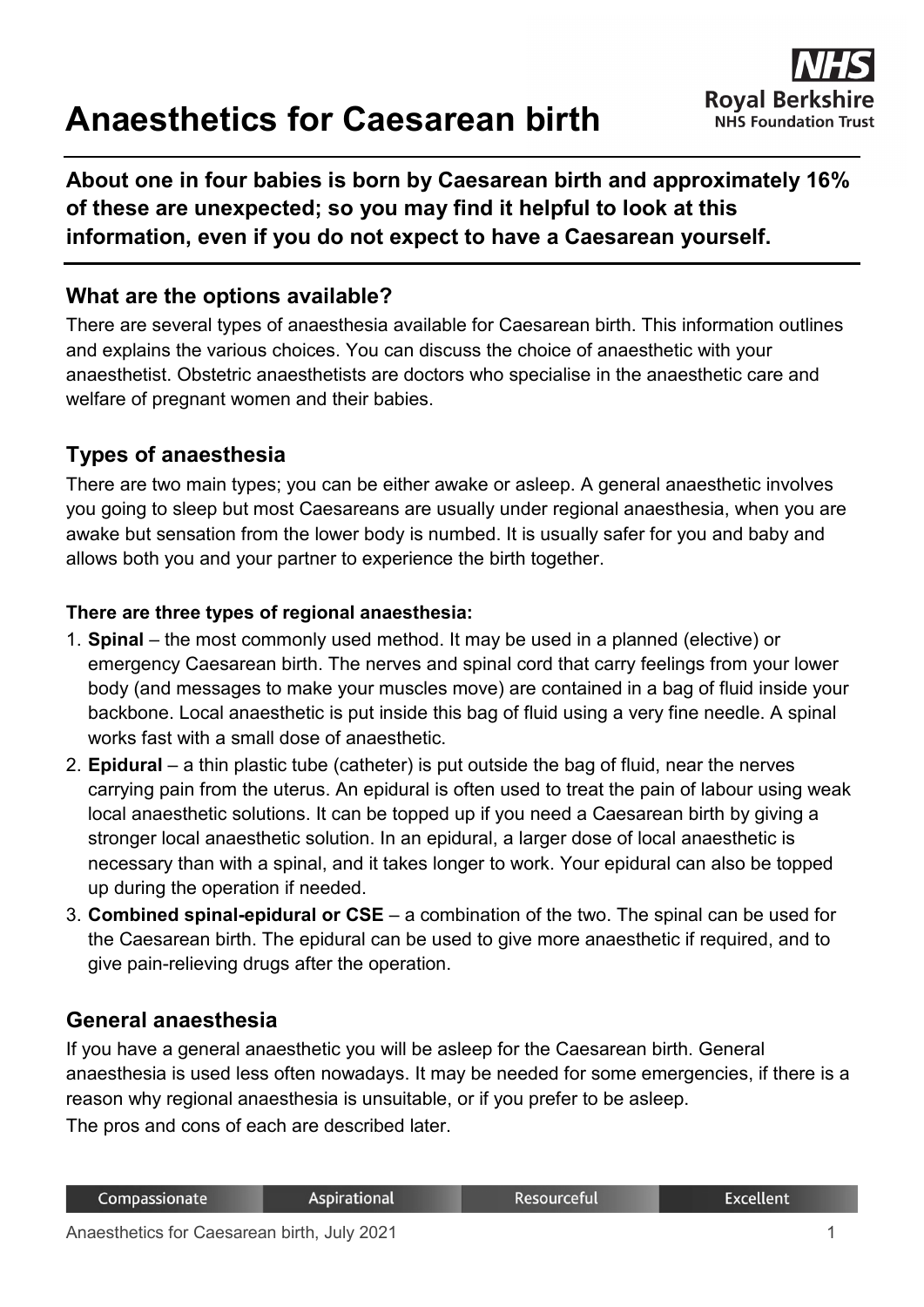Further information about Caesarean births can be found in the following leaflets –'Information for women having a booked (elective) Caesarean birth' and 'Unplanned (emergency) Caesarean birth'. There is also a video outlining the elective surgical process on YouTube – <https://www.youtube.com/watch?v=VfoI3d2asVs>



#### **Pre-operative assessment**

If you are having an elective or planned Caesarean birth, you will be invited to attend a pre-op class and assessment in the antenatal clinic at the Royal Berkshire Hospital about one week before you come in for your operation. The date for this will be given to you as well as the planned operation date when the Caesarean birth is booked. A midwife will see you and give you a form for some blood tests. You will be given a prescription for some painkillers (for afterwards) and for tablets to reduce the acid in your stomach. You need to take one of the antacids called omeprazole the night before the operation and one on the morning itself. There is also a tablet called metoclopramide to take in the morning. This will be explained to you. You will only be seen by an anaesthetist before the day of Caesarean if this has been highlighted after review of your medical history or problems with previous anaesthetics. Anyone with specific anaesthetic concerns or questions should mention this to the midwife during the pre-operative assessment or during any antenatal clinic visit and it can be arranged for you to meet with an anaesthetist. You will meet your anaesthetist on the morning of your Caesarean and they will discuss the anaesthetic choices with you and answer any questions.

If you are having an emergency Caesarean birth (unplanned or needs to happen once you are already in labour), the anaesthetist will assess you before you go to the operating theatre and again will be able to discuss the choice of anaesthetic and answer any questions.

### **What will happen in the operating theatre?**

Equipment will be attached quite painlessly to measure your blood pressure, heart rate and the amount of oxygen in your blood. Using a local anaesthetic to numb your skin, the anaesthetist will set up a drip to give you fluid through your veins. Then the anaesthetic will be started.

### **What will happen if you have regional anaesthesia?**

You will be asked either to sit or to lie on your side, curling your back. The anaesthetist will spray your back with sterilising solution, which feels cold. They will then find a suitable point in the middle of the lower back and will give you a little local anaesthetic injection to numb the skin. This sometimes stings for a moment. Sometimes an ultrasound scan is used on your back to find the best location and is similar to the ultrasound used on your front to see your baby. For a spinal, a fine spinal needle is put into your back; this is not usually painful. Sometimes, you might feel a tingling, like a small electric shock, going down one leg as the needle goes in. You should mention this, but it is important that you keep still while the spinal is being put in. When the needle is in the right position, local anaesthetic and a pain-relieving drug will be injected and the needle removed. It usually takes just a few minutes, but if it is difficult to place the needle, it may take longer.

| Compassionate | <b>Aspirational</b> | Resourceful <sup>'</sup> | Excellent |
|---------------|---------------------|--------------------------|-----------|
|---------------|---------------------|--------------------------|-----------|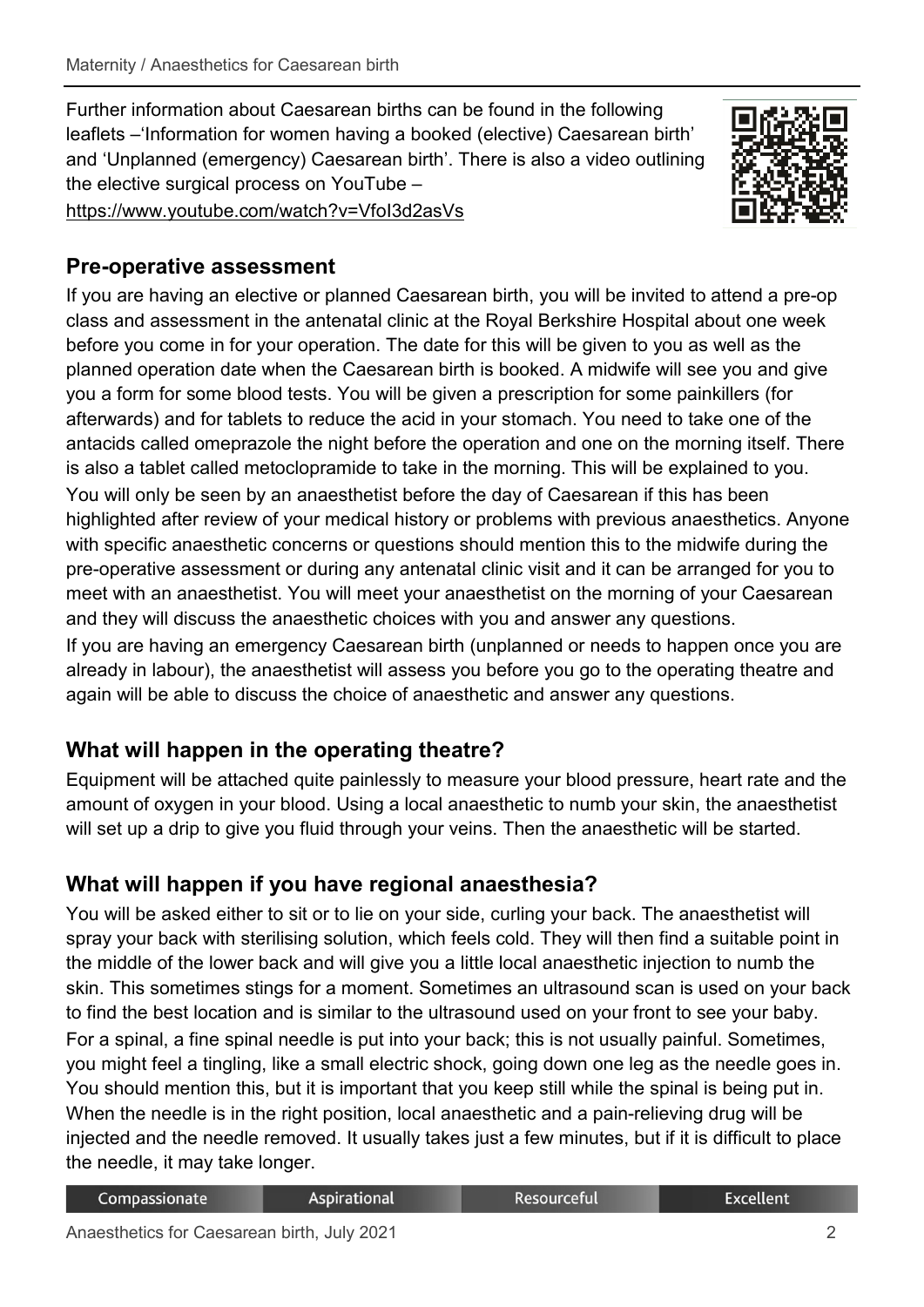For an epidural, a different needle is needed to allow the epidural catheter to be threaded down it into the epidural space. As with a spinal, this sometimes causes a tingling feeling or small electric shock down your leg. It is important to keep still while the anaesthetist is putting in the epidural, but once the catheter is in place the needle is removed and you don't have to keep still.

If you already have an epidural catheter for pain relief in labour, the anaesthetist will put a stronger dose of local anaesthetic down the catheter, which should work well for a Caesarean birth. If the Caesarean birth is very urgent, it may be decided that there is not enough time for the epidural to be extended, so a different anaesthetic may be recommended.

You will know when the spinal or epidural is working because your legs will begin to feel very heavy and warm. They may also start to tingle. Numbness will spread gradually up your body. The anaesthetist will check how far the block has spread to make sure that you are ready for the operation. It is sometimes necessary to change your position to make sure the anaesthetic is working well. Your blood pressure will be taken frequently.

While the anaesthetic is taking effect, a midwife will insert a tube (a urinary catheter) into your bladder to keep it empty during the operation. This should not be uncomfortable. The tube will be left in place for about 12 hours, so you won't need to worry about being able to pass water. For the operation, you will be placed on your back with a tilt towards the left side. If you feel sick at any time, you should mention this to the anaesthetist. It is often caused by a drop in blood pressure. The anaesthetist will administer appropriate treatment to help.

# **The operation**

A screen separates you and your birthing partner from the operation site. The anaesthetist will stay with you all the time. You may hear a lot of preparation in the background. This is because the obstetricians work with a team of midwives and theatre staff.

Your skin is usually cut slightly below the bikini line. Once the operation is underway you may feel pulling and pressure, but you should not feel pain. Some women have described it as feeling like "someone doing the washing up inside my tummy". The anaesthetist will assess you throughout the procedure and can give you more pain relief if required. Whilst it is unusual, occasionally it may be necessary to give you a general anaesthetic.

Whilst the operation is being completed, we usually encourage a period of skin-to-skin contact between you and your baby provided you are both feeling well. Your partner can help you to hold your baby on your chest behind the screen (see [Skin to Skin contact leaflet\)](https://www.royalberkshire.nhs.uk/patient-information-leaflets/maternity---IFT-skin-to-skin-contact.htm). Please speak to your midwife and anaesthetist if you would like to do this.

When the operation is over, you will be transferred to your bed and then taken to the recovery room, or back to the delivery suite, where you will be under observation for a while.

Often your baby is tucked into the bed with you, and your partner (if any) can stay with both of you. Your baby will be checked over and weighed and then given back to you as quickly as possible, so you can resume skin-to-skin contact, get to know your baby and notice any feeding signals. Our staff can help you recognise these and support you with your first feed should you wish, in skin to skin contact. It is perfectly safe to breast feed after anaesthesia.

In the recovery room, your anaesthetic will gradually wear off and you may feel a tingling sensation in your legs. Within a couple of hours you will be able to move them again.

| Compassionate | Aspirational | Resourceful | <b>Excellent</b> |
|---------------|--------------|-------------|------------------|
|               |              |             |                  |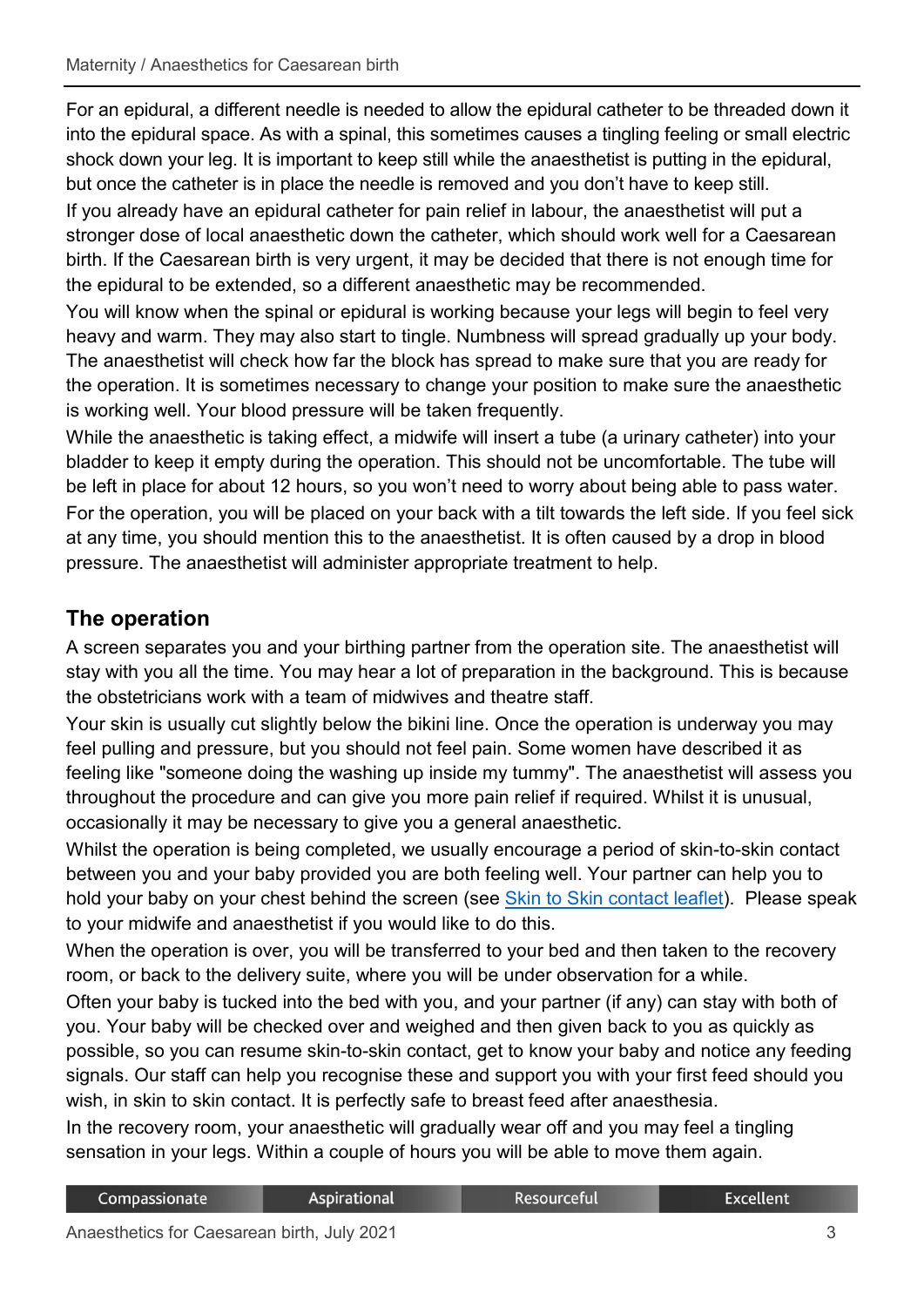The pain relieving drugs given with your spinal or epidural should continue to give you pain relief for a few hours. When you need more pain relief, ask the midwife.

#### **What will happen if you have a general anaesthetic?**

You will be given an antacid to drink and a urinary catheter may be inserted before your general anaesthetic if delivery of your baby is very urgent. Unfortunately it will not be possible to have your birth partner present. The anaesthetist will give you oxygen to breathe through a facemask for a few minutes. Once the obstetrician and all the team are ready and your tummy has been cleaned with a sterilising solution, the anaesthetist will give the anaesthetic in your drip to send you to sleep. Just before you go off to sleep, the anaesthetist's assistant will press lightly on the front of your neck. This is to prevent stomach fluids getting into your lungs. The anaesthetic works very quickly.

**When you are asleep**, a tube is put into your windpipe to prevent stomach contents from entering your lungs and to allow a machine to breathe for you. The anaesthetist will continue the anaesthetic to keep you asleep and allow the obstetrician to deliver your baby safely. But you won't know anything about all this.

**When you wake up**, your throat may feel uncomfortable from the tube and you may feel sore from the operation. You may also feel sleepy and perhaps nauseated for a while but you should soon be back to normal. You will be wheeled to the recovery area where you will meet up with your baby and partner.

#### **Some reasons why you may need general anaesthesia:**

- In certain conditions, when the blood cannot clot properly, regional anaesthesia is best avoided.
- There may not be enough time for regional anaesthesia to work.
- Previous back surgery, injury or deformity may make regional anaesthesia difficult or impossible.
- Occasionally, spinal or epidural anaesthesia does not work sufficiently well to proceed with surgery.
- Also on occasion, a general anaesthetic may become necessary during the course of your Caesarean birth either because the regional anaesthesia is not fully effective or surgical complications have arisen. This is very uncommon.

### **Pain relief after the operation**

If you had a regional anaesthetic you will have been given a long acting painkiller with the spinal or epidural. During a general anaesthetic painkillers are given into the drip and local anaesthetic can also be placed between the muscle layers of your tummy while you are still asleep. There are several ways to give you pain relief after Caesarean birth:

• **By mouth:** a midwife can give you tablets such as ibuprofen, paracetamol or dihydrocodeine (see separate information leaflet 'Pain relief when breastfeeding'). A morphine-containing liquid is available if you need stronger pain relief

| Compassionate | Aspirational | Resourceful | Excellent |
|---------------|--------------|-------------|-----------|
|               |              |             |           |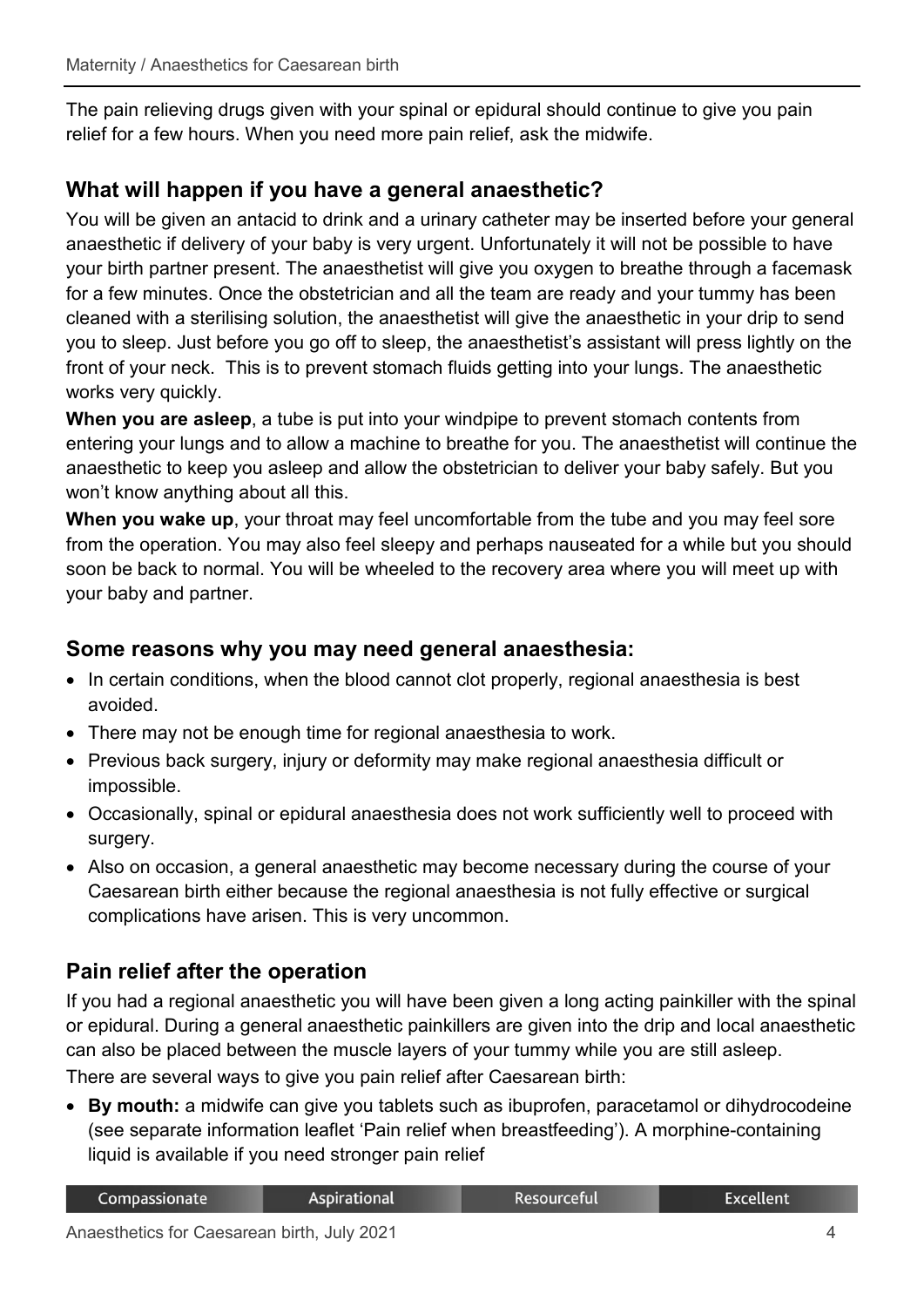- **Epidural:** Sometimes the epidural catheter is left in for later use.
- **Injection** of morphine or similar painkiller into a muscle by a midwife or into the vein (drip) via a patient controlled analgesia device (PCA) which allows you to safely administer small doses of your own painkiller at 5 minute intervals.

#### **Advantages of regional compared with general anaesthetic:**

- Spinals and epidurals are usually safer for you and your baby.
- They enable you and your partner to share in the birth.
- You will not be sleepy afterwards.
- They allow earlier feeding and contact with your baby.
- You will have good pain relief afterwards.
- Your baby will be born more alert.

#### **Disadvantages of regional compared with general anaesthesia:**

- Spinals and epidurals can lower the blood pressure, though this is easily treated.
- In general, they may take longer to set up than a general anaesthetic.
- Occasionally, they may make you feel shaky or itchy.
- Rarely, they do not work perfectly so a general anaesthetic may be necessary. Very rarely, spinals and epidurals are overly effective and you may need a general anaesthetic.

### **Spinals and epidurals do not cause chronic backache.**

Unfortunately, backache is very common after childbirth, particularly among women who have suffered with it before or during pregnancy, but spinals and epidurals do not make it more so. You may however feel local tenderness or bruising in your back for a few days over the site of the injection. This is not unusual but let your midwife or doctor know if it gets worse.

| Risks of having a regional anaesthetic (epidural or spinal)                                                           |  |                                                                                 |                                            |              |                   |
|-----------------------------------------------------------------------------------------------------------------------|--|---------------------------------------------------------------------------------|--------------------------------------------|--------------|-------------------|
| Type of risk                                                                                                          |  |                                                                                 | How often does this happen?                |              | How common is it? |
| Significant drop in blood                                                                                             |  | 1 in every 5 women (spinal)                                                     |                                            | Common       |                   |
| pressure.                                                                                                             |  |                                                                                 | 1 in every 50 women (epidural)<br>Uncommon |              |                   |
| Not working well enough for                                                                                           |  |                                                                                 |                                            |              |                   |
| a Caesarean birth so you                                                                                              |  | 1 in every 20 women (epidural)                                                  |                                            |              | Sometimes         |
| need to have a general                                                                                                |  | 1 in every 100 women (spinal)<br>Occasional                                     |                                            |              |                   |
| anaesthetic.                                                                                                          |  |                                                                                 |                                            |              |                   |
| Severe headache                                                                                                       |  | 1 in every 100 women (epidural)                                                 |                                            | Uncommon     |                   |
|                                                                                                                       |  | 1 in every 500 women (spinal)                                                   |                                            | Uncommon     |                   |
| Nerve damage (numb patch<br>on a leg or foot, or having a<br>weak leg).<br>Effects lasting for more than<br>6 months. |  | Temporary - 1 in every 1,000<br>women<br>Permanent - 1 in every 13,000<br>women |                                            | Rare<br>Rare |                   |
| Compassionate                                                                                                         |  | Resourceful<br><b>Aspirational</b>                                              |                                            |              | Excellent         |

The tables below outline the risks associated with both regional and general anaesthetics.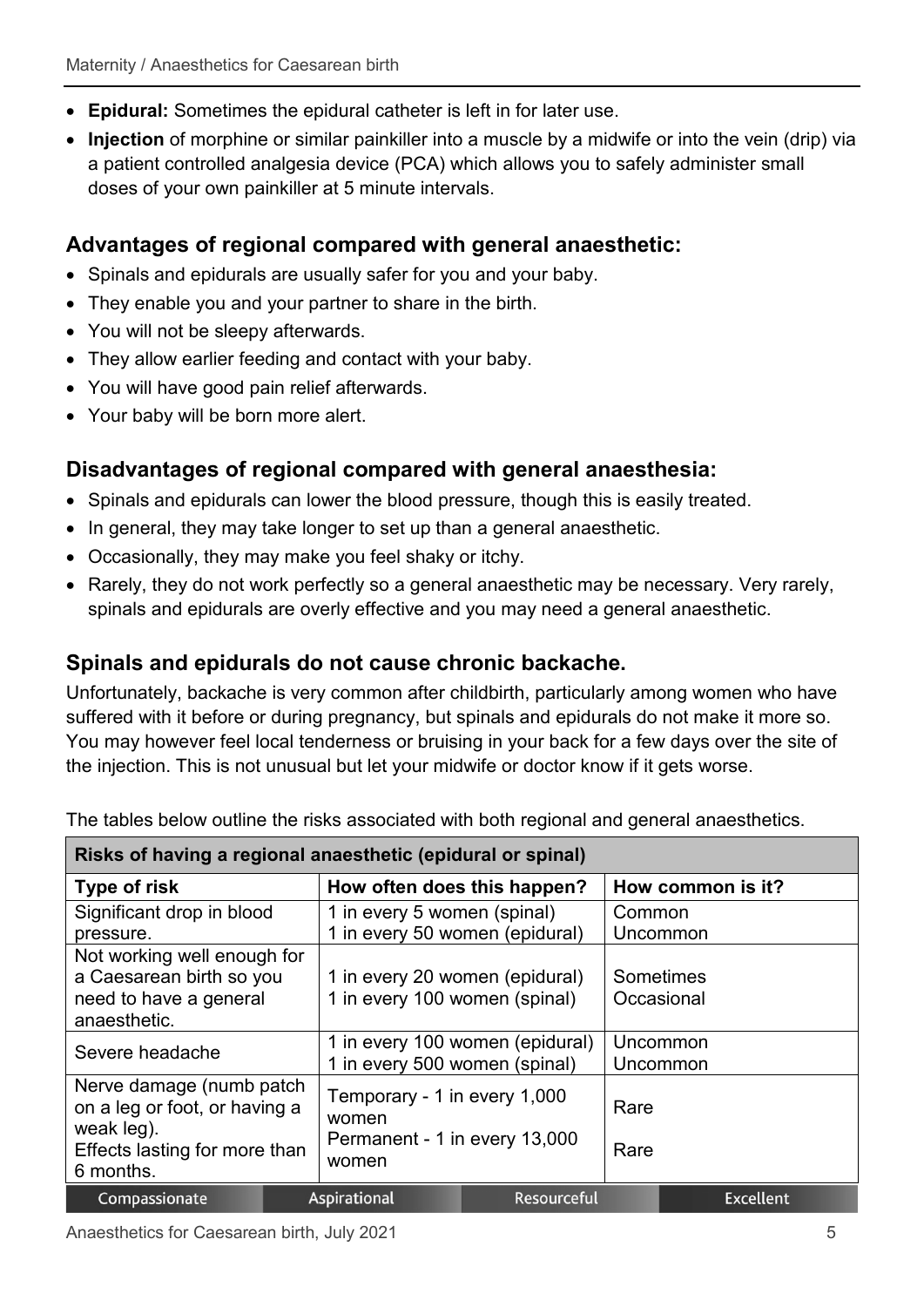| Type of risk                                                                        | How often does this happen?                                                     | How common is it?                   |
|-------------------------------------------------------------------------------------|---------------------------------------------------------------------------------|-------------------------------------|
| Epidural abscess (infection).<br>Meningitis.<br>Epidural haematoma (blood<br>clot). | 1 in every 50,000 women<br>1 in every 100,000 women<br>1 in every 170,000 women | Very rare<br>Very rare<br>Very rare |
| Accidental loss of<br>consciousness.                                                | 1 in every 5,000 women                                                          | Rare                                |
| Severe injury, including<br>being paralysed.                                        | 1 in every 250,000 women                                                        | <b>Extremely rare</b>               |

There are no accurate figures available from published literature for all of these risks. Figures are estimates only and may vary from hospital to hospital.

A national survey has found that regional anaesthesia for pregnant women carries lower risks of permanent harm than for other groups of patients.

| Risks of having a general anaesthetic                                  |                                                         |                                                                                     |  |
|------------------------------------------------------------------------|---------------------------------------------------------|-------------------------------------------------------------------------------------|--|
| <b>Type of risk</b>                                                    | How often does this happen?                             | How common is it?                                                                   |  |
| <b>Chest infection</b>                                                 | 1 in every 5 women                                      | Common (most are not<br>severe)                                                     |  |
| Sore throat                                                            | 1 in every 5 women                                      | Common                                                                              |  |
| Feeling sick                                                           | 1 in every 10 women                                     | Common                                                                              |  |
| Airway problems leading to<br>low blood-oxygen levels                  | 1 in every 300 women                                    | Uncommon                                                                            |  |
| Fluid from the stomach<br>entering the lungs, and<br>severe pneumonia  | 1 in every 300 women                                    | Uncommon                                                                            |  |
| Corneal abrasion (scratch<br>on the eye)                               | 1 in every 600 women                                    | Uncommon                                                                            |  |
| Damage to teeth                                                        | 1 in every 4500 women                                   | Rare                                                                                |  |
| Awareness (being awake<br>part of the time during your<br>anaesthetic) | 1 in every 600 to 1200 women                            | Rare                                                                                |  |
| Anaphylaxis (a severe<br>allergic reaction)                            | 1 in every 10,000 to 20,000<br>women                    | Very rare                                                                           |  |
| Death or brain damage                                                  | Death: less than 1 in 100,000<br>women<br>Brain damage: | Very rare (1 or 2 a year in the<br>UK)<br>Very rare (exact figures do<br>not exist) |  |